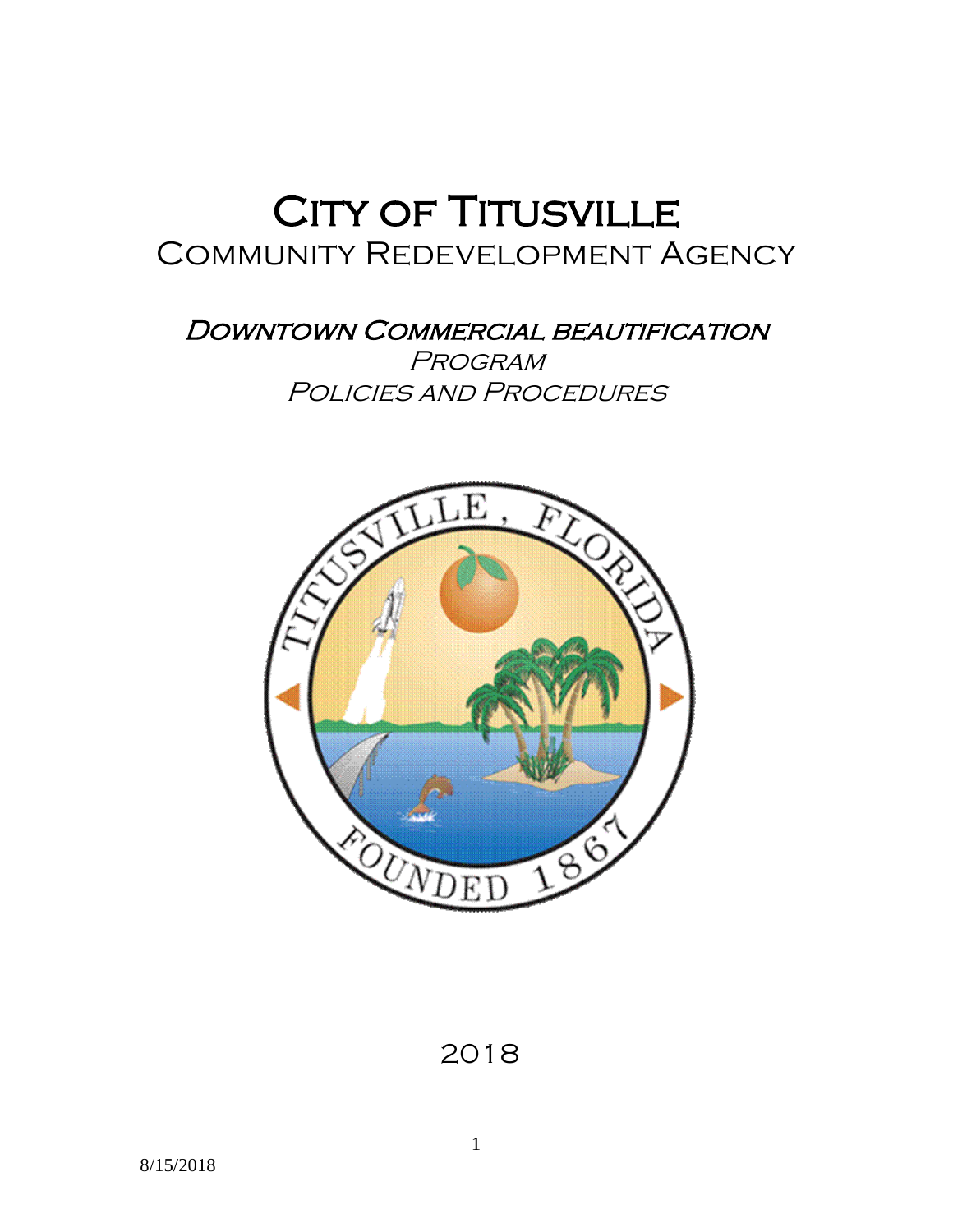#### **Program Purpose and Benefits**

The City of Titusville's Community Redevelopment Agency's Downtown Commercial Beautification Program allows for the use of Community Redevelopment Agency (CRA) grant funds for general improvements to the exterior of those structures serving a commercial purpose located within the boundaries of the City's Downtown Titusville Community Redevelopment Area. Public and non-profit properties serving a commercial purpose for the benefit of the Downtown are allowed to apply for grant funds. A commercial purpose shall include those properties that provide tourist, office, business or professional services, or otherwise promote/assist the economic growth of the Downtown Redevelopment Area.

The intent of the *S*Downtown Commercial Beautification Program is to increase commercial occupancy rates and property values within the CRA while revitalizing the overall appearance of the Downtown. To accomplish this objective, the Program assists eligible property owners and tenants to restore or renovate the exteriors of their structures, thereby improving the area's physical characteristics and enhancing the visual quality and attractiveness of the environment, which will lead to increased investment, occupancy and property values.

Eligible applicants can receive grant funding up to \$40,000. All exterior *improvements* must be consistent with the City of Titusville's Community Redevelopment Plan, Downtown Master Plan, Urban Design Manual, and the Land Development Regulations set forth in the City of Titusville's Code of Ordinances.

CRA staff will review applications for completeness and determine if funding is to be recommended. The CRA Executive Director or designee may approve grant applications of \$10,000 or less; applications in excess of \$10,000 will be forwarded to the Community Redevelopment Agency for review for funding approval. Grant funds will be distributed only upon completion of improvements; and submittal of all receipts, invoices and required documentation to CRA staff; and the occupancy of the building/property at the following milestones: 75% of the grant award at completion of the improvements, and 25% of the grant award at the first year of occupancy from the completion of the improvements. Applicants must be willing to maintain the renovations and improvements for at least five years. The Grantee shall not be liable to the CRA for repayment of the grant funds provided the Grantee complies with all conditions set forth in the Grant Agreement. The City will however record the grant agreement as a lien against the property. Should the Grantee transfer, sell, divest themselves of their interest in the subject property, or fail to maintain the renovations and improvements during the five-year period following receipt of the grant funds, the CRA shall be entitled to reimbursement of the grant funds within thirty (30) days of such action, as follows:

| <b>Elapsed Time</b>                      | Amount Due CRA |
|------------------------------------------|----------------|
| 0 to one year after grant funds received | 100%           |
| One year after grant funds received      | 80%            |
| Two years after grant funds received     | 60%            |
| Three years after grant funds received   | 40%            |
| Four years after grant funds received    | 20%            |
| Five years after grant funds received    | 0%             |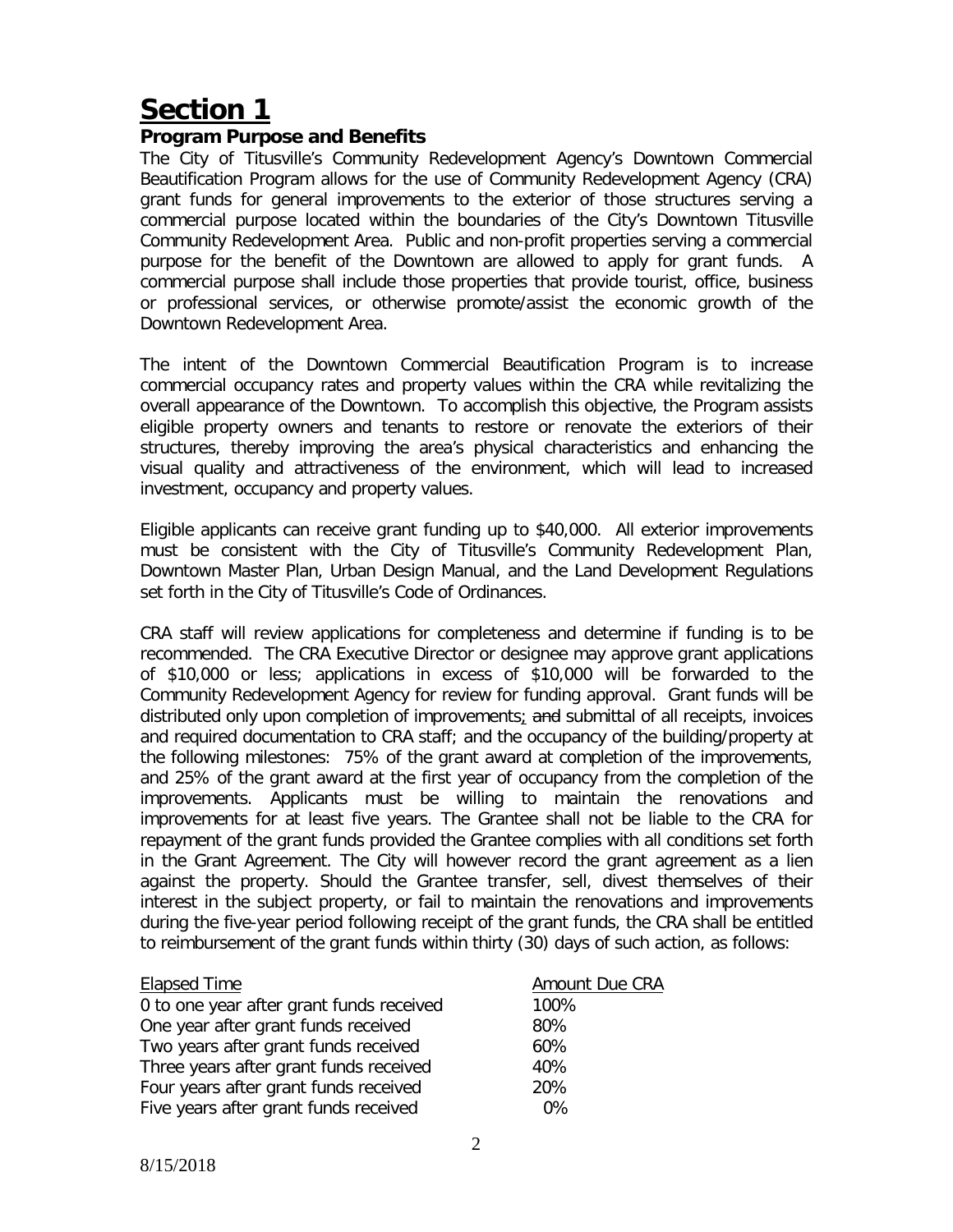Grant funding is awarded on a first-come, first-served basis, subject to approval. Based on the amount of funding requested, applications must be approved by the appropriate entity (CRA, CRA Executive Director or designee) **before** work can begin on the improvements. Grants will not be awarded for work previously completed or that is in the process of being completed.

## **Section 2**

### **Community Redevelopment Area Boundaries**

The Downtown Titusville Community Redevelopment Area boundaries can be described as follows: Grace Street to the South, Buffalo Road to the North, the Indian River Lagoon to the East and the FEC Railroad tracks to the West. See the following map.

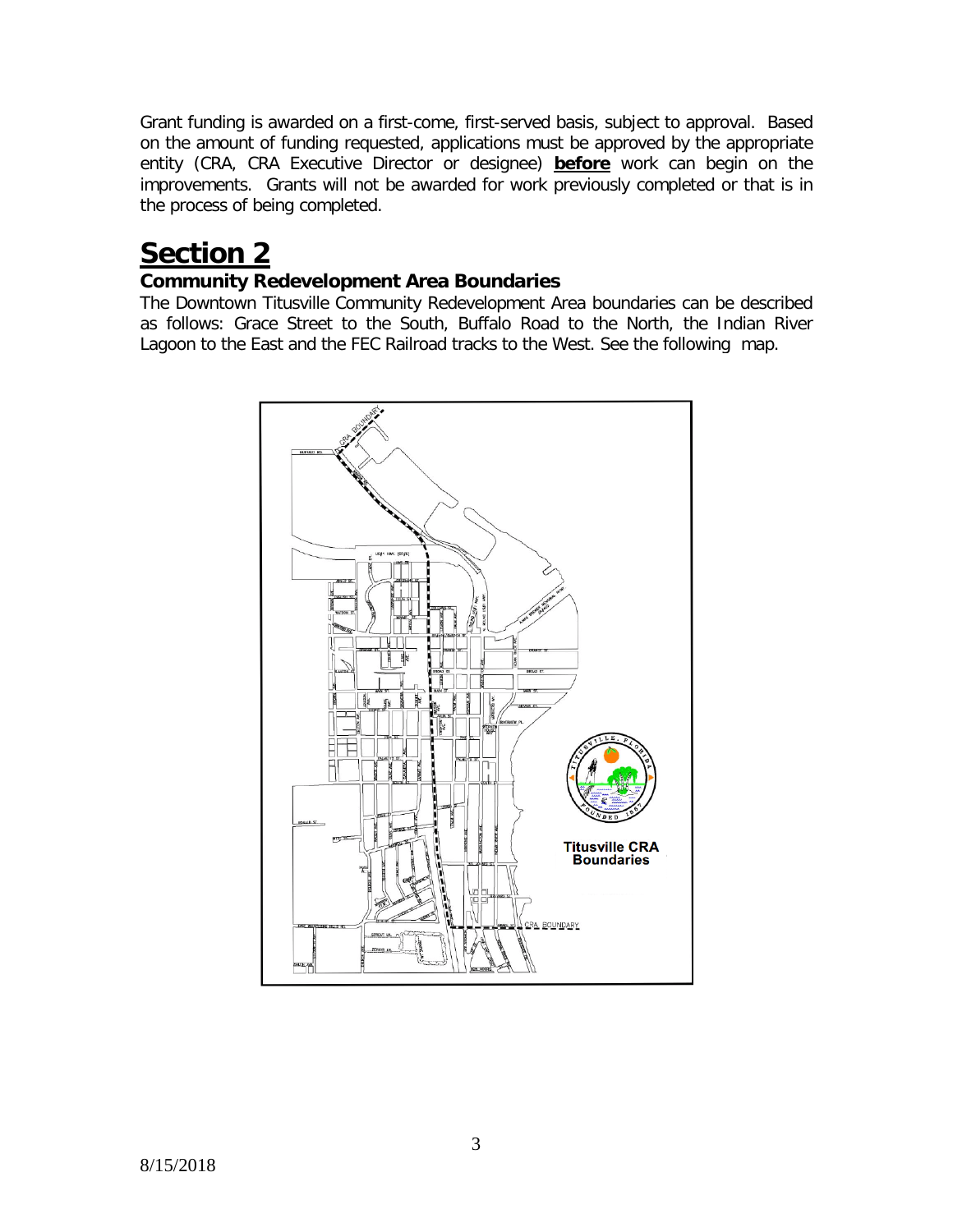#### **Eligible Expenses**

- 1. *<sup>S</sup>*Exterior improvements, such as storefronts, display windows, painting (in conjunction with other improvements), and exterior architectural or security lighting.
- 2. Removal of elements that cover original architectural design and details.
- 3. Signage.
- 4. Addition and/or replacement of awnings/doors/windows.
- 5. Overall replacement of architectural elements that have structural deficiencies.
- 6. Painting, as part of a more comprehensive improvement project.
- 7. New stucco and stucco bands.
- 8. Electrical work directly related to the exterior of the building or the installation of approved signage.
- 9. Professional design and engineering services related to structural façade renovations and signage.
- 10. Landscaping and irrigation (Subject to approval of a Landscape Plan).
- 11. Demolition required to facilitate approved façade improvements.
- 12. Vinyl soffit and fascia, as part of more extensive project improvements.
- 13. Roof repair and improvements.
- 14. Improvements that enhance access, such as handicapped ramps and sidewalks.
- 15. Decorative fencing.
- 16. Improvements to parking facilities which will include landscaping requirements.
- 17. Stormwater enhancements requiring a permit.

## **Section 4 Ineligible Expenses**

- 1. Physical or visual removal of architecturally important features.
- 2. Installation of aluminum or vinyl siding.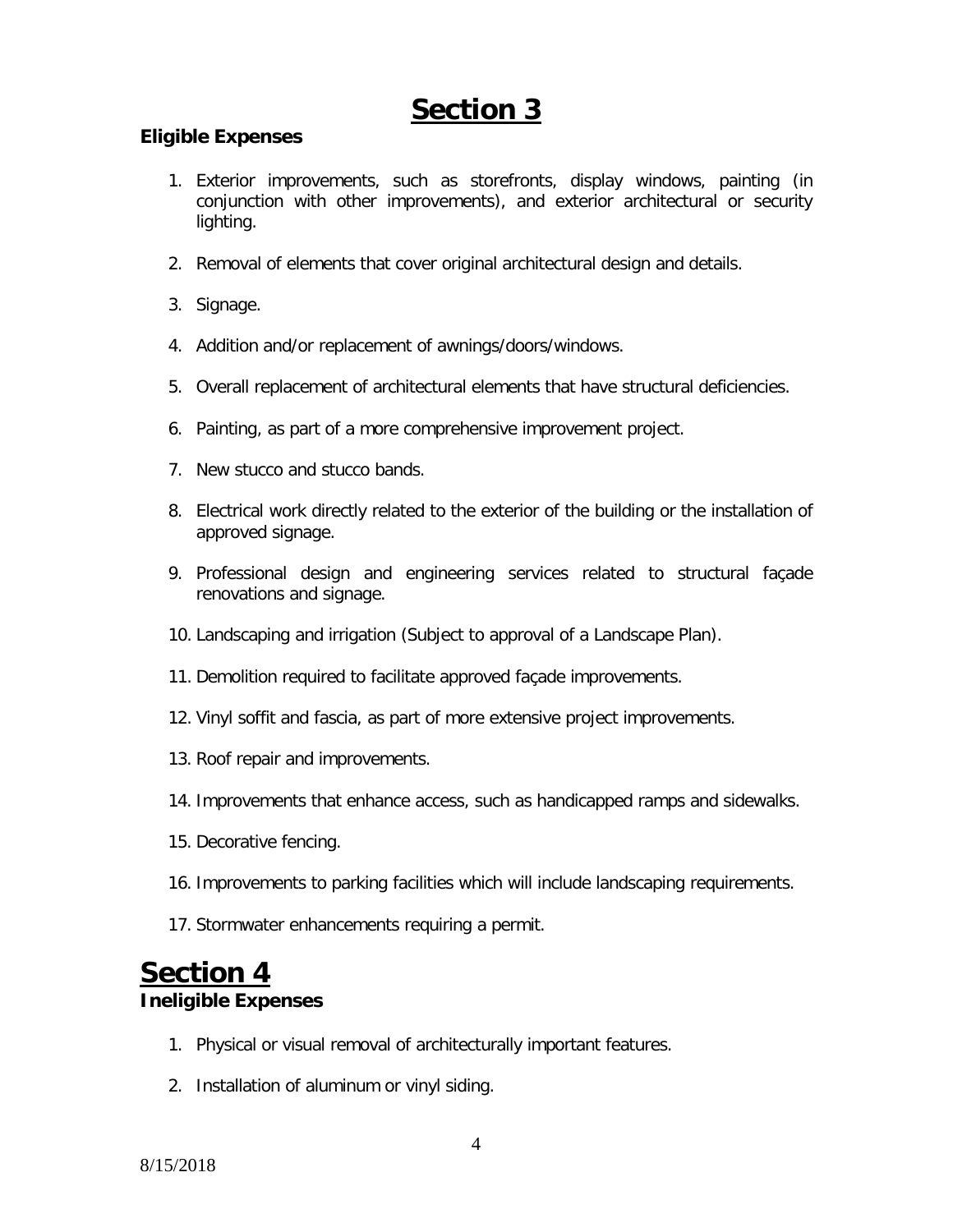- 3. Painting, when not associated with other improvements.
- 4. Permitting fees.
- 5. Any service performed by a non-licensed contractor.
- 6. Improvements constructed prior to execution of final agreement with the CRA.
- 7. Routine maintenance activities that are part of normal property ownership.
- 8. Repairs performed to correct Code violations.
- 9. Improvements to a property that has any judgment liens, is not current on all mortgage and tax obligations, and has any Code violations.
- 10. Statues and fountains.
- 11. New construction.
- 12. Improvements to properties that are exclusively residential.
- 13. Improvements to properties that have non-conforming uses.
- 14. Interior renovations.

#### **Program Criteria**

- 1. The structure to be improved must be within the boundaries of the Downtown Titusville Community Redevelopment Area (Grace Street to the South, the Buffalo Road to the North, the Indian River Lagoon to the East and the FEC Railroad tracks to the West).
- 2. Applicants must demonstrate that all necessary financing required to complete the project has been secured. Matching funds will be required for exterior improvements only.
- 3. Applicants must have received the requisite CRA, CRA Executive Director or designee approval prior to commencement of improvements.
- 4. All necessary permits and approvals must be obtained from the City of Titusville before work is commenced. All work is to be performed to the satisfaction of the City of Titusville Building Department officials, and all site and landscaping work is to be performed to the satisfaction of the applicable City Administrator or designee pursuant to the Land Development Regulations.
- 5. A licensed contractor must perform the work; proof of licensure and insurance is required. No building owner, lessor, lessee, tenant occupant, employee, or immediate relative of the same, either personally or in a corporate capacity, shall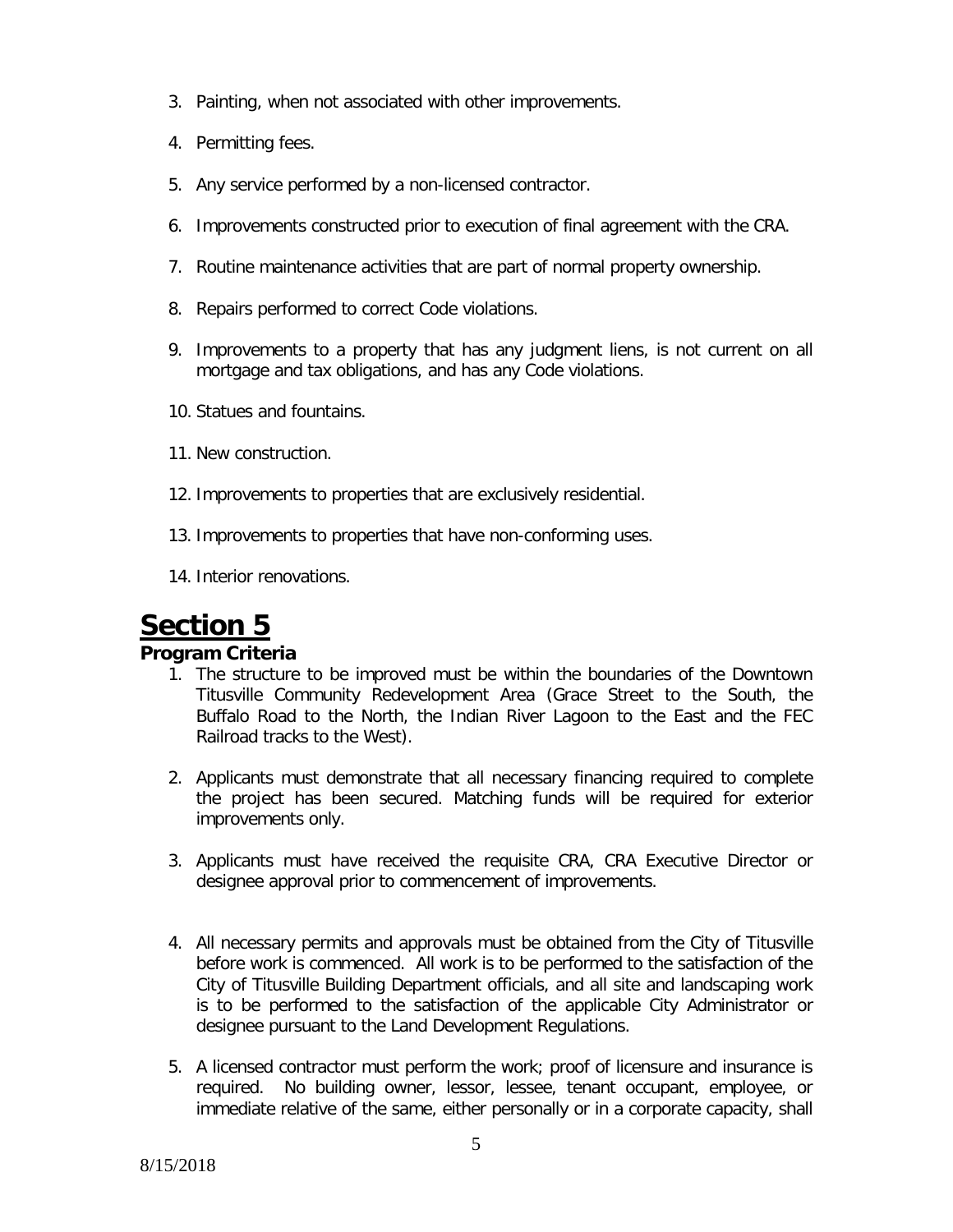be paid or compensated in any manner to serve as a contractor, subcontractor, laborer or material man in connection with any rehabilitative work or labor to said building/property pursuant to the program.

- 6. Applicants must agree to maintain the improvements for at least five years. The Community Redevelopment Agency, CRA Executive Director or designee, as applicable, must approve any changes proposed to the improvements.
- 7. The property must be free from any judgment liens, and all mortgage and tax obligations must be current. The applicant will be required to provide a current Title Search showing that the property is free from any judgement liens, and all mortgage and tax obligations are current. Lending institutions may be requested to provide updated information upon request by the Community Redevelopment Agency.
- 8. There may be no more than one approval for project funding every two years. A "project" is defined as a single or set of enhancement/renovation activities for an eligible property.
- 9. The total amount of grant funds available for any one property under this Program is \$40,000. Any subsequent applications for the same property in future years will be treated cumulatively for purposes of determining funding eligibility.

## **Section 6**

#### **Evaluation Criteria**

Grant funds are limited and will be awarded on a first-come, first-served basis. Because one of the primary objectives of the Downtown Commercial Beautification Program is to eliminate blighted conditions and improve the visual impact of the redevelopment area, applications will be evaluated using the following criteria:

- 1. Consistency with the goals, principles and objectives of the City of Titusville Community Redevelopment Plan, the Downtown Master Plan and the Urban Design Manual.
- 2. Adjacency of the project to a recent or proposed redevelopment project, as projects adjacent to one another or near one another provide more of a visual impact than projects not located near one another.
- 3. The amount of funds that the applicant pledged to match leveraged against CRA funds.
- 4. The extent to which the project encourages a secure and convenient environment for patrons and employees.
- 5. Receipt of previous façade improvement grant awards (first-time applicants will have priority over repeat applicants).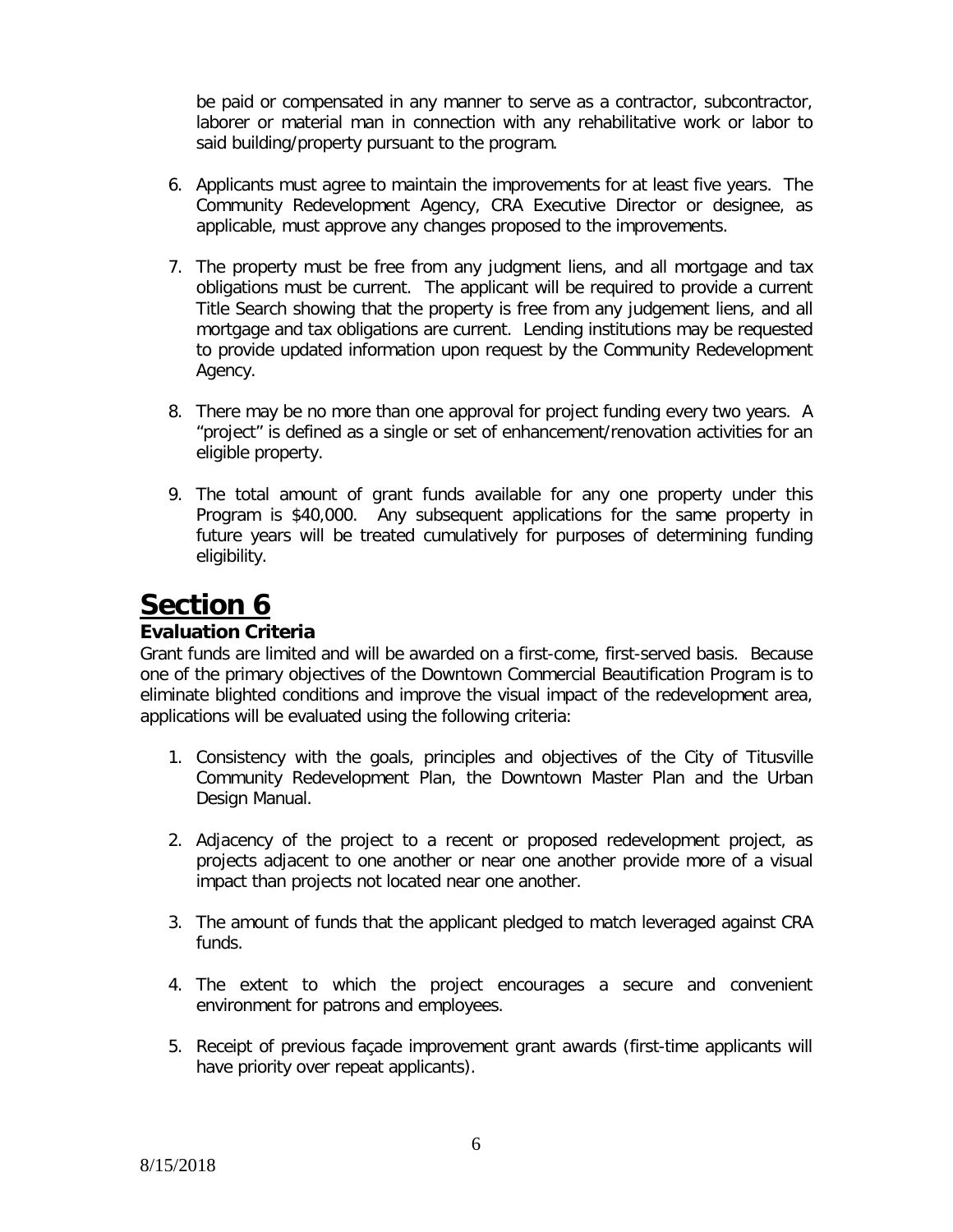#### **Application Procedures**

A property owner or tenant that is interested in participating in the Downtown Commercial Beautification Program must submit a completed and signed application, along with supporting documentation, to:

#### **The City of Titusville Community Redevelopment Agency 555 South Washington Avenue P.O. Box 2806 Titusville, FL 32781-2806**

In addition to other supporting documents, applicants are required to submit quotes from two licensed contractors with the application.

CRA staff will review applications for completeness and for compliance with Program criteria. Applications that are incomplete may be returned for additional information. Projects that do not comply with Program criteria will not be considered for funding.

Awards of funding will be based on the lowest qualified bid. The applicant may elect to choose a contractor other than the one with the lowest qualified bid but shall be responsible for all costs exceeding the lowest qualified bid. Under all circumstances, the contractor performing the work must be licensed, insured and have worker's compensation insurance.

It is recommended that applicants retain the services of a registered architect, or similarly qualified design professional to prepare plans, drawings, renderings and construction specifications for their projects. Fees for services provided by a registered architect or similarly qualified design professional may be counted towards the applicant's Program match.

The CRA will not be responsible in any manner for the selection of a contractor. An applicant should pursue all activities necessary to determine contractor qualifications, quality of workmanship, and reputation. The applicant will bear full responsibility for reviewing the competence and abilities of prospective contractors and secure proof of licensing and insurance coverage.

Downtown Commercial Beautification Program grant applications can be obtained from the City of Titusville Community Redevelopment Agency, Second Floor, City Hall, 555 South Washington Avenue, or from the City's website at [www.titusville.com](http://www.titusville.com/)

#### Pre-Application Meeting

If desired, CRA staff will review the applicant's conceptual plans in an informal setting, including discussion of the eligibility criteria, Program requirements, proposed project scheduling, and consistency of the proposal with the intent of the Program. At this stage, staff can offer assistance with the completion of the application form and provide limited technical and architectural guidance on the project proposal. At the conclusion of the pre-application meeting, staff will provide the applicant with a general determination as to whether the proposed project is likely to qualify to receive Program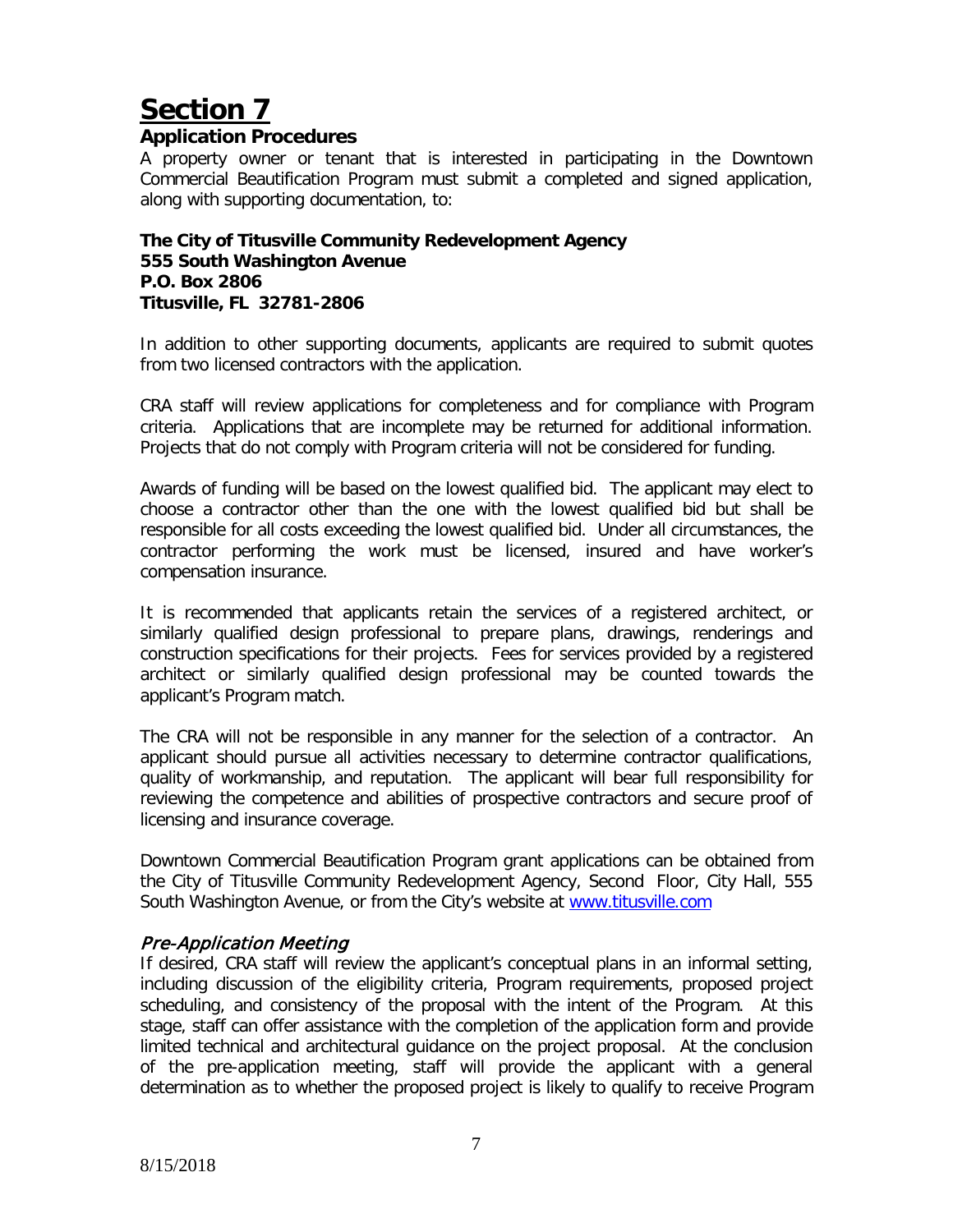funds and whether the applicant is sufficiently prepared to move on to the application stage.

#### Required Submissions

Items required for submission include:

- 1. A completed and signed application form.
- 2. At least four (4) inch X six (6) inch or larger color photographs of the existing building exterior, showing all sides of the building, with emphasis on the area to be improved.
- 3. Renderings or conceptual drawings of the project.
- 4. Two bids from licensed contractors detailing the following:
	- a. Description of the materials to be used and the construction procedure.
	- b. Itemized cost estimate of the project.
- 5. A legal description of the property.
- 6. Proof of property ownership and, if a tenant, a copy of the lease.
- 7. Tenants must provide written documentation verifying the property owner authorizes the submittal of the application and approves the proposed enhancements. In all cases the property owner shall be a co-signer to the grant funding agreement.
- 8. A Title Search provided by the applicant showing that the property is free from any judgement liens, and all mortgage and tax obligations are current and that the lending institutions will provide updated information upon request by the Community Redevelopment Agency, CRA Executive Director or designee.
- 9. Proof of sufficient property insurance.

#### Application Approval

The CRA Executive Director or designee will approve or deny grant applications of \$10,000 or less. Projects in excess of \$10,000 will be forwarded to the Community Redevelopment Agency with a recommendation from CRA staff for funding approval or denial. All applicants will receive written notification regarding approval or denial of their application. If an applicant's proposal is approved by the CRA Executive Director/designee or the CRA, as applicable, the applicant will receive written notification of the approval, which will include a funding agreement listing the amount of grant funds that are approved.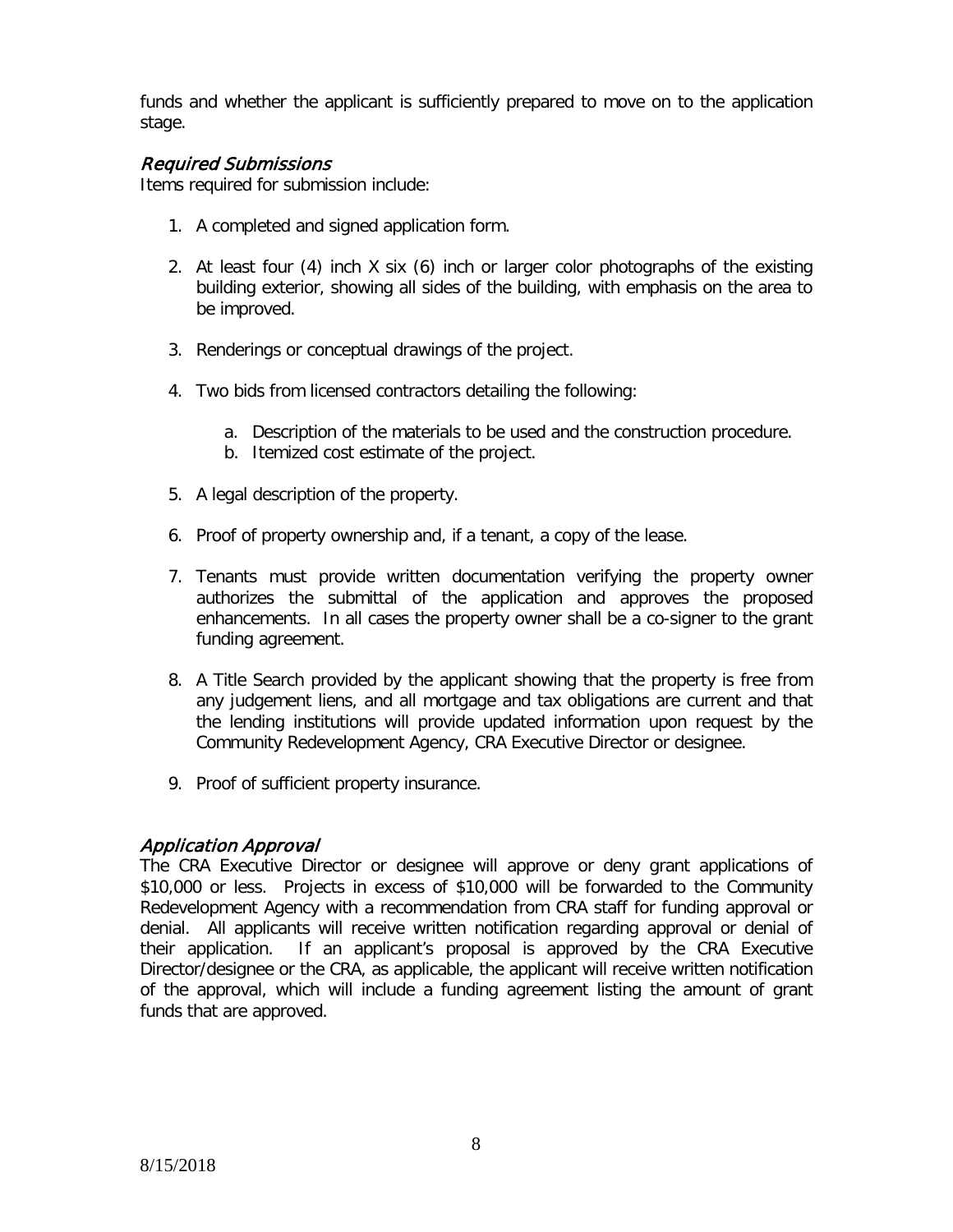#### Documentation of Applicant's Funding Source

The applicant will be required to document the type and source of the project funds on the application submitted to the CRA. Verification of the funding sources will be required before final approval of the grant application.

#### Construction Start

After the funding agreement has been executed, the applicant may award the construction contract and secure all necessary construction permits. The owner/tenant must issue a "Notice to Proceed" to the contractor and apply for a building permit within 60 days of executing the funding agreement. Construction must begin within 90 days of the funding agreement and be completed within 12 months of the agreement. Extensions may be granted at the discretion of the CRA Executive Director or designee, contingent upon the applicant's demonstrating just cause for such an extension.

Modifications to the approved final plans or changes to the construction documents, which produce visible differences in the approved façade design, will require review and approval by the CRA and/or CRA staff. Failure to receive such approval shall invalidate the funding agreement, and the agreement will be deemed terminated. In the event the agreement is terminated, and if any grant funds have been disbursed to the applicant by the CRA as provided below, the disbursed funds shall become immediately due and payable to the CRA.

#### **Disbursements**

Approved projects will receive reimbursement funding in stages upon completion of the project; submission of all required receipts, invoices and documentation; and the occupancy of the building at the following milestones: 75% of the grant award at completion of the improvements, and 25% of the grant award at the first year of occupancy from the completion of the improvements. However, grant funds cannot be used to reimburse the applicant for any work done on the building/property prior to the date of a fully executed Grant Agreement between the applicant and the Community Redevelopment Agency.

Funds will be disbursed by a check payable to the applicant (1) upon certification of completion by a City Building official, or as agreed to with the CRA Executive Director; (2) CRA staff verification that the work was completed as proposed in a satisfactory and professional manner; and (3) submission of all receipts and required documentation, including contractor invoicing, and evidence of payment of funds for reimbursement and match, to CRA staff; and inspection by staff to confirm occupancy of the development. Funds will not be disbursed on projects that are not in accordance with the approved plans.

The City's Community Development Department will make the final determination as to whether the project is complete. Applicants must provide verification, satisfactory to the CRA, of all project costs, including contractor invoicing, and evidence of payment of funds for reimbursement and match, before grant funds can be disbursed.

#### Application Process Summary

1. Applicant submits a complete application to the CRA office.